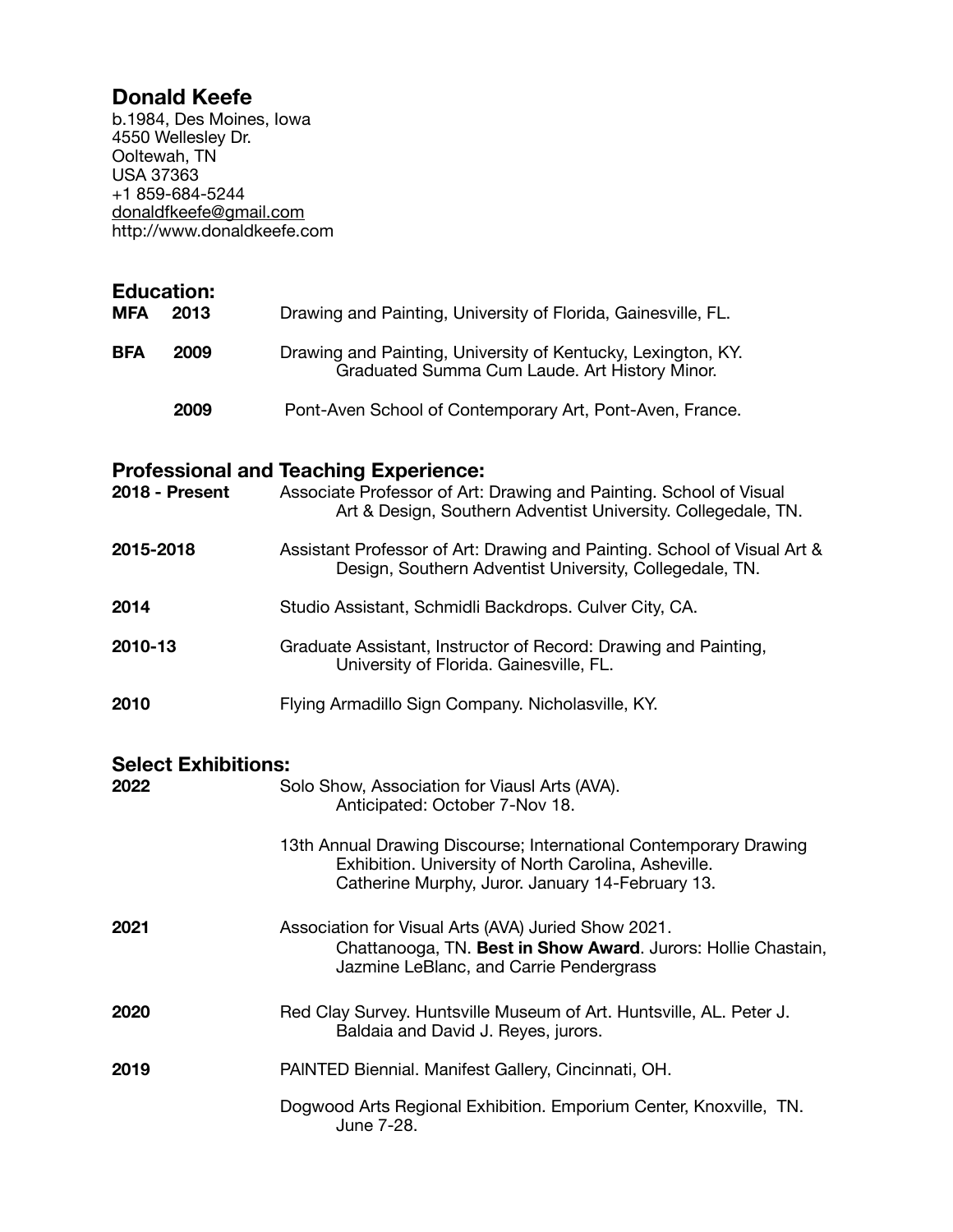| 2018 | Association for Visual Arts (AVA) Juried Show 2018.<br>Chattanooga, TN. Honorable Mention                                                                                                                                        |
|------|----------------------------------------------------------------------------------------------------------------------------------------------------------------------------------------------------------------------------------|
|      | B18- Wiregrass Biennial. Wiregrass Museum of Art. Dothan, AL.<br>July 20-September 29.                                                                                                                                           |
|      | 2018 Dogwood Arts Regional Exhibition. Knoxville, TN. June 1-30.<br>Leigh Suggs, juror. Honorable Mention<br>Solo exhibition, Precarious Structures. John C. Williams Gallery.<br>Southern Adventist University. Jan.18-Feb. 12. |
| 2017 | Red Clay Survey. Huntsville Museum of Art. Huntsville, AL. Gerry<br>Bernstein, juror.                                                                                                                                            |
|      | Utopia/Dystopia. Main Street Arts Gallery. Clifton Springs, NY.<br>John Massier, juror.                                                                                                                                          |
|      | DRAWN. Manifest Gallery. Cincinnati, OH.                                                                                                                                                                                         |
| 2016 | The Inauspicious Present. Solo Exhibition, Catskill Art Society.<br>Livingston Manor, NY.                                                                                                                                        |
| 2013 | 28th Tallahassee International, Florida State University, Museum of<br>Fine Arts. Tallahassee, FL.                                                                                                                               |
|      | 7th Annual MASTER PIECES Exhibition, Manifest Gallery,<br>Cincinnati, OH.                                                                                                                                                        |
|      | The Inauspicious Present. MFA Exhibition, University of Florida<br>Gallery. Gainesville, FL.                                                                                                                                     |
| 2012 | Fragmentation. Two-person exhibition, Focus Gallery, University of<br>Florida. Gainesville, FL.                                                                                                                                  |
|      | Natural and Constructed Spaces II. The Painting Center. New<br>York, NY. Marianne Van Lent, Galen Cheney, jurors.                                                                                                                |
| 2011 | Quotidian. WARPhaus Gallery. University of Florida, Gainesville,<br>FL.                                                                                                                                                          |
| 2009 | University Open, LexArts Downtown Arts Center. Lexington, KY.<br>Irwin Pickett, juror.                                                                                                                                           |
| 2008 | PaintPresent. Loudon House. Lexington Art League, Lexington,<br>KY. Bobby Campbell, juror.                                                                                                                                       |
|      |                                                                                                                                                                                                                                  |

## **Select Publications:**

**2022** 13th Annual Drawing Discourse; International Contemporary Drawing Exhibition Catalog. University of North Carolina, Asheville.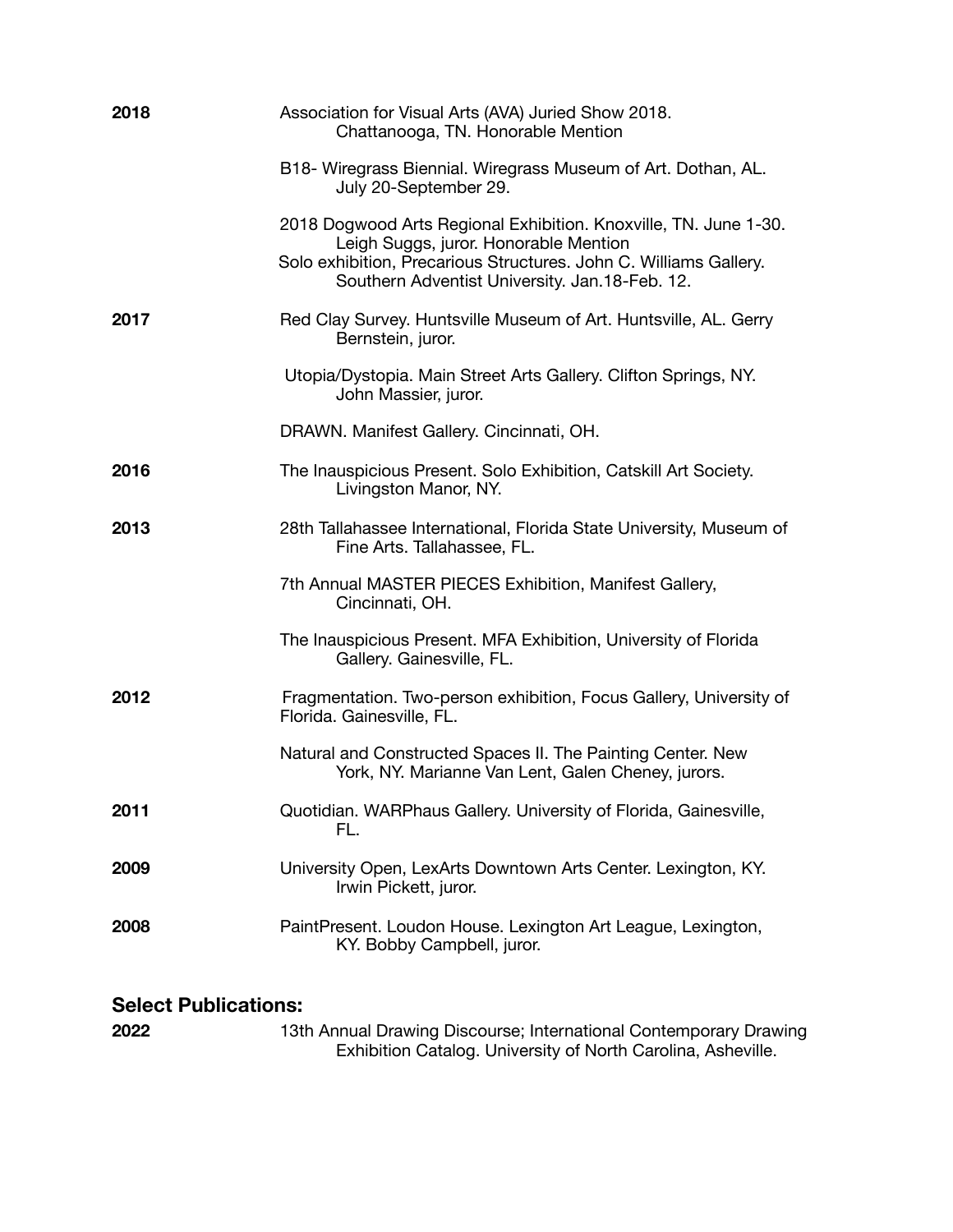| 2020                                                                                                                            | Spectrum Magazine, Vol. 48, Issue 3, 2020. "The Persistence of Hope:<br>The Artwork of Donald Keefe," Bonnie Dwyer. Cover image,<br>inside cover, and pgs 70-77.                                                                                                                                                              |  |
|---------------------------------------------------------------------------------------------------------------------------------|-------------------------------------------------------------------------------------------------------------------------------------------------------------------------------------------------------------------------------------------------------------------------------------------------------------------------------|--|
| 2019                                                                                                                            | International Painting Annual 9. Manifest Creative<br>Research Gallery and Drawing Center. Cincinnati, OH.                                                                                                                                                                                                                    |  |
| 2018                                                                                                                            | International Drawing Annual 12. Manifest Creative Research Gallery and<br>Drawing Center. Cincinnati, OH. pgs.120-121                                                                                                                                                                                                        |  |
|                                                                                                                                 | Denton, Lisa. "Precarious Structures." Chattanooga Times Free Press.<br>Sunday, January 14, 2018: Pg. E8.                                                                                                                                                                                                                     |  |
| 2017                                                                                                                            | Stewart-Sanabria, Denise. "Review of Red Clay Survey." Number. An<br>Independent Arts Journal: Issue Ninety-Two. Fall 2017. Pg.26.                                                                                                                                                                                            |  |
|                                                                                                                                 | Manifest Gallery Season 13 Exhibition Catalog                                                                                                                                                                                                                                                                                 |  |
|                                                                                                                                 | Red Clay Survey Exhibition Catalog, 2017. Pg. 35. Huntsville Museum of<br>Art, Huntsville, AL.                                                                                                                                                                                                                                |  |
| 2016                                                                                                                            | FreshPaint Magazine Issue 15, October 2016. pgs 69-70. Curated<br>by Jemma Hickman, Founder and Director of bo-lee Gallery,<br>London, England.                                                                                                                                                                               |  |
|                                                                                                                                 | International Drawing Annual 10. 2016. pgs.122-27. Manifest<br>Creative Research Gallery and Drawing Center. Cincinnati, OH.                                                                                                                                                                                                  |  |
| 2013                                                                                                                            | 7th Annual MASTER PIECES. Exhibition Catalogue, 2013.<br>Manifest Gallery, Cincinnati, OH.                                                                                                                                                                                                                                    |  |
|                                                                                                                                 | 28th Tallahassee International. Exhibition Catalogue, 2013.<br>Museum of Fine Arts, Florida State University, Tallahassee, FL.                                                                                                                                                                                                |  |
| 2012                                                                                                                            | Natural/Constructed Spaces. Exhibition Catalogue, 2012. The<br>Painting Center, New York, NY.                                                                                                                                                                                                                                 |  |
| 2008                                                                                                                            | PaintPresent. Exhibition Catalogue, 2008. Lexington Art League.<br>Lexington, KY.                                                                                                                                                                                                                                             |  |
| <b>Conferences/Workshops/Artist Talks/Residencies:</b><br>2019<br>SECAC (Southeastern College Art Conference), Chattanooga, TN. |                                                                                                                                                                                                                                                                                                                               |  |
|                                                                                                                                 | School of Visual Art & Design Europe Study tour. Six credit program in<br>Art History and Studio Art taught by Giselle Hasel and I,<br>partnering with a sister institution in Austria. We spent six weeks<br>in Europe (Italy, Germany, Austria). I planned, organized, led<br>tours, did accounting, and taught studio art. |  |
| 2016                                                                                                                            | Artist Talk for The Inauspicious Present. Catskill Art Society.<br>Livingston Manor, NY. July 30.                                                                                                                                                                                                                             |  |
| 2012                                                                                                                            | Artist-In-Residence, Contemporary Artists Center Woodside, Troy, NY.<br>June-July                                                                                                                                                                                                                                             |  |